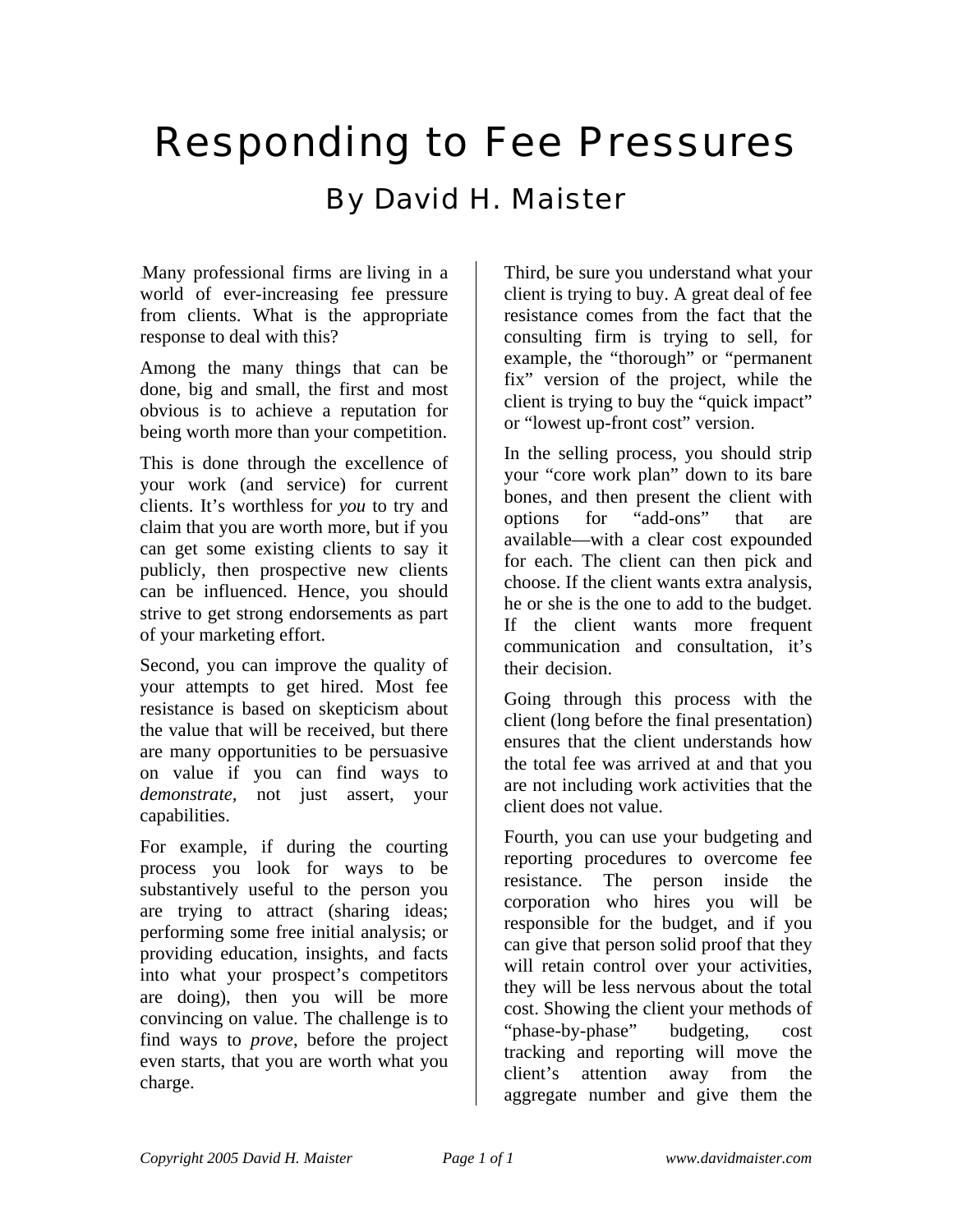comfort of knowing that there will be no waste in the project.

An even better idea is to guarantee that no activity will be performed by you without prior discussion with and approval by the client, thereby giving the client the needed control.

A related topic is to examine your productivity. Clients I have interviewed (around the world) tell me that one of the major reasons they are exerting fee pressure is that they are not convinced that the firms they hire are very efficient, and that they see little or no evidence that the firm is concerned about saving the client money. And they are right.

 Professional firms traditionally do not spend much time and effort looking for ways to improve the productivity of their own efforts. As I have long argued, most firms have many senior professionals who are spending time doing things that could be done via less costly resources, through some training, organization and (perhaps) technology. When there was little fee pressure, this relative inefficiency did not matter very much.

In a world of increasing fee pressure, any consulting firm that can outperform its competitors in reducing the cost of doing a project will have a clear competitive advantage, whether or not it passes all the savings onto the client. Accordingly, a top priority is to study carefully how you do your projects and look for ways (including staffing, training, method-ologies, tools, etc.) to lower your project costs.

Because of concerns over productivity (and the need for budgetary control) many clients are interested in "fixed-fee" pricing. I expect that more and more work will be done on a fixed-fee basis. However, it is clear that in a fixed-fee

world the firm must be vigorous in ensuring that the terms and conditions of the contract state very precisely what is and what is not included in the job.

Another response that is gaining popularity in this fee-sensitive world is performance-based pricing. This comes in two forms: either the professional's fee is tied to the accomplishment of a specific result (how much cost is saved for the client, how much revenues will increase, etc.) or the fee is tied to the client's satisfaction.

In the latter case, the deal looks like this: The firm bills during the project at, say, 75 percent of its normal billing rate. At the end of the project the client determines its satisfaction with what was accomplished, and the client decides what "balloon payment" to make. If the client is disappointed, the end payment is zero; if the client is delighted, the end payment brings the consultant up to 100 percent of its normal fees (or possibly more). Note that it is the sole discretion of the client to determine the performance and the "bonus."

This form of pricing is less radical than it looks. In effect, it is nothing more than saying, "If you're not satisfied, don't pay," which is good business practice in any case for a professional firm (see my book, *True Professionalism,* 1997).

When there is a traditional fee impasse, either the consulting firm must cut the fee to get the job or the client must accept the consultant's desired fee based on an act of faith that the firm is worth it. Performance-based pricing allows the firm to say, "We'll bet on ourselves that we can deliver what we promise. We don't ask you to believe this uncritically up front, but can we agree that if we *do* deliver value, you'll reward us?"